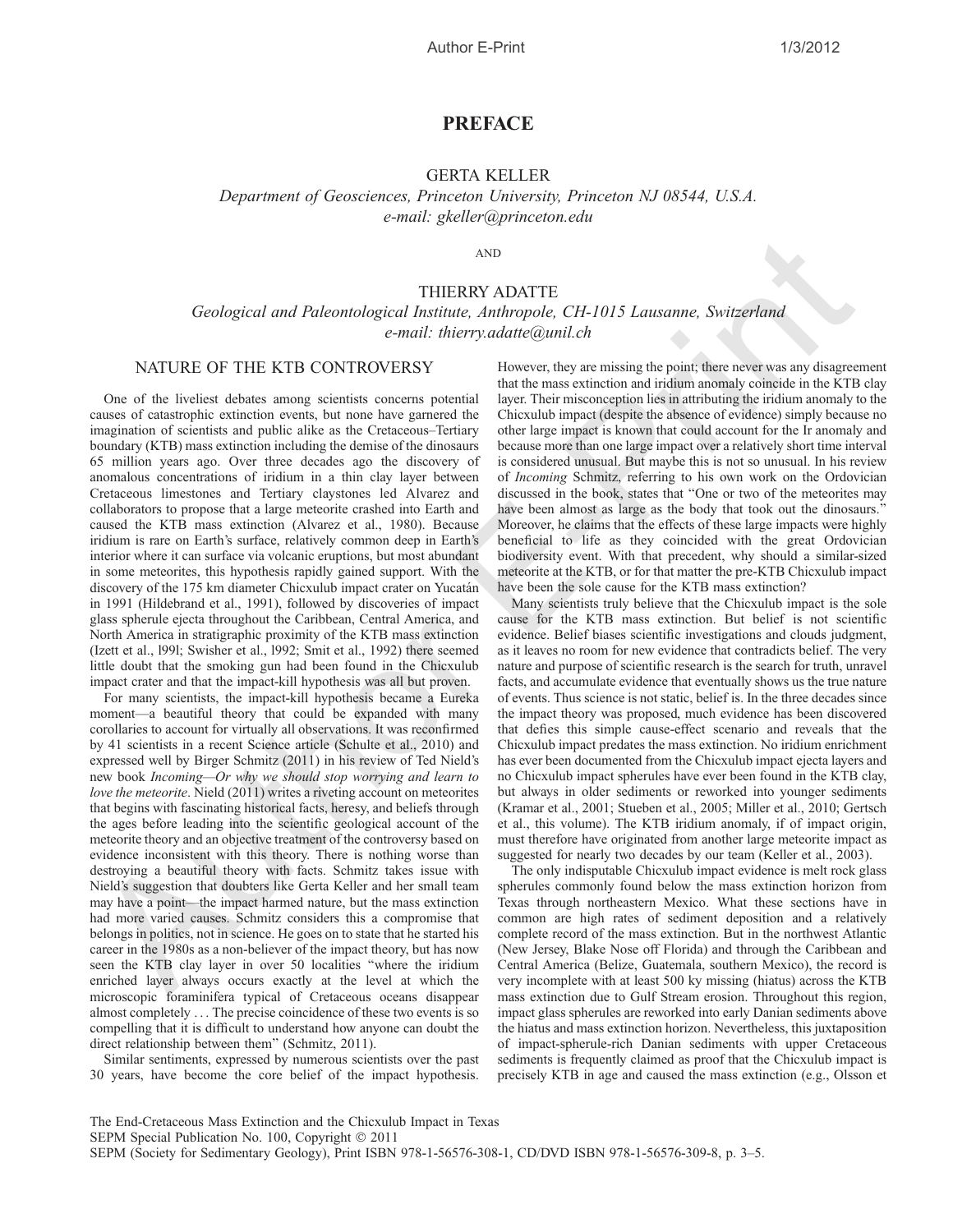al., 1997; Norris et al., 1999; Arenillas et al., 2006; MacLeod et al., 2007). The strong belief in the cause-effect scenario, has led many workers to cast a blind eye to obvious evidence to the contrary. In the words of one reviewer to a paper published in PNAS (Keller et al., 2004): I just can't believe it. How could so many have been so wrong for so long!

The hardest thing in science is to convince other scientists that a very popular hypothesis is wrong. Consensus science wins. The few who dare voice concerns or amass evidence that questions or disproves the hypothesis are derided as misguided, contrarians, and worse. So why do we persist? Is there an ulterior motive? There is only one answer we want to know the truth. We want to know precisely what caused the mass extinction 65 million years ago. We are driven by curiosity and science to painstakingly sleuth through the sedimentary records of hundreds of localities for any clues, employing a multitude of analytical methods and testing consistency among results from many disciplines (e.g., paleontology, sedimentology, mineralogy, and geochemistry) and cross-correlating numerous sequences to search for consistent patterns.

Over the past two decades more than 65 localities with Chicxulub impact spherule ejecta have been investigated from North and Central America, the northwest Atlantic and Caribbean, and over 100 other localities worldwide. This accumulated scientific evidence is the source of the contentious arguments regarding the age of the Chicxulub impact on Yucatán and whether this impact did or did not cause the KTB mass extinction. This book on the Brazos sections confirms many of those results and adds critical new information on the time sequence of events from the Chicxulub impact to the mass extinction. It is this body of evidence that calls for a long-overdue re-evaluation of the KTB impact-kill hypothesis and a new look at the other catastrophe— Deccan volcanism—65 m.y. ago.

#### WHY BRAZOS?

No mountain of evidence is ever enough to convince those who believe that all is already known and proven. By 2004 we had already demonstrated the pre-KTB age of the Chicxulub impact in northeastern Mexico and the Yucatán impact crater well Yaxcopoil-1 and we were searching for triplicate confirmation of these results. We chose the Brazos River area of Falls County, Texas, as the ideal testing ground for several reasons. The location is 1300 km from the Chicxulub impact crater on Yucatán and in the shallow Western Interior Seaway that 65 m.y. ago spanned northwest through much of North America and may have sheltered sediment accumulation from erosion by strong currents. There is no tectonic disturbance. Sediments remain in much the same way as they were laid down 65 m.y. ago. Sediment deposition occurred in a very shallow environment near the shore with high rates of sediment accumulation amplified by riverine influx from land. The high sediment influx resulted in one of the world's most expanded and complete KTB records with extremely well-preserved fossils and the added bonus of a sandstone complex with Chicxulub impact spherules at the base that link it directly to the impact crater on Yucatán. All these attributes made the Brazos area the ideal location to test the challenging results from northeastern Mexico and Yucatán crater that revealed the Chicxulub impact predates the KTB mass extinction. The probabilis is were Constructed Constructed in the Growing Results in the Branchara constructed in the Growing Constructed in the Growing Constructed Constructed in the Growing Constructed in the Growing Constructed in

In 2005 we set out to test these results based on new drilling and outcrops along the Brazos River and its tributaries the Cottonmouth and Darting Minnow Creeks. The project was supported by the National Science Foundation through the Continental Dynamics Program (Dr. Leonard Johnson), and the Sedimentary Geology and Paleobiology Program (Dr. Richard Lane). Drilling was done by DOSECC (Drilling, Observations and Sampling of the Earth's Continental Crust) with each well spanning from the Danian through the Maastrichtian and recovering the KTB interval and the sandstone complex with impact spherules. In addition, a dozen new and old outcrops exposing the KTB were analyzed to obtain a broad regional distribution. Analyses were done by an interdisciplinary team of scientists, including paleontology, sedimentology, sequence stratigraphy, mineralogy, geochemistry, isotope geochemistry, trace element, and platinum group element geochemistry. The results of these studies are presented in this volume in a series of twelve articles and Appendix with data tables and supplementary material.

Results from the Brazos sections exceeded our wildest imaginations. For the very first time and unique to the high rates of sediment accumulation in the shallow protected environment of the Brazos River area, there is a clear separation  $($   $\sim$  1 m) between the KTB mass extinction and the sandstone complex with Chicxulub impact spherules at the base proving that these two events are widely separated in time (Keller et al., this volume). But there is much more. The sandstone complex that is commonly interpreted as impact-generated tsunami deposit, in fact infills submarine channels cut by a sea level fall and subsequently filled by eroded sediments during the rising sea level (Adatte et al., this volume). This deposition occurred over a long time period and was repeatedly interrupted by erosion, followed by recolonization of the sea floor by invertebrates—similar features were previously reported from numerous KTB sequences throughout northeastern Mexico.

At Brazos, there are up to three upward fining impact spherule layers present above the unconformity at the base of the sandstone complex. Lithified clasts overlie the unconformity. Some clasts contain impact spherules in the matrix and in desiccation cracks infilled with spherules (Adatte et al., this volume; Keller et al., this volume). These spherulerich clasts are irrefutable evidence of a still older primary impact spherule ejecta layer that was lithified, eroded, and redeposited at the time of the sea-level fall. Evidence of this older primary impact ejecta layer was discovered in a yellow clay altered impact spherule layer 45– 60 cm below the unconformity. No species extinctions or species abundance changes occurred at the time of the Chicxulub impact, which confirms previous observations in northeastern Mexico (Abramovich et al., this volume; Keller, this volume). Thus, the Brazos sections not only confirmed the pre-KTB age of the Chicxulub impact, but also revealed a multi-event sequence that demonstrates that the Chicxulub impact crashed into Yucatán tens of thousands of years prior to the latest Maastrichtian sea level fall that resulted in widespread erosion of impact spherules and other sediments and their redeposition in submarine channels forming the prominent sandstone complex in the Brazos area and in northeastern Mexico.

The Brazos sections clearly demonstrate that the KTB mass extinction is unrelated to the Chicxulub impact or deposition of the sandstone complex (Hart et al., this volume; Keller, this volume; Tantawy, this volume). The  $\sim 1$  m claystone separation between the top of the sandstone complex and mass extinction reveals that after the last Maastrichtian sea level fall tens of thousands of years passed accompanied by a sea-level rise that continued across the KTB mass extinction. In this interval the mass extinction is clearly marked by the  $\delta^{13}$ C shift and the evolution of the first Danian species, but no iridium enrichment. In all Brazos sections, multiple minor iridium enrichments are observed at condensed intervals and redox boundaries (Gertsch et al., this volume; Munsel et al., this volume). None can be attributed to an impact event. Similarly, no major changes are seen in trace element distributions at the the time of the Chicxulub impact or across the KTB (Gertsch et al., this volume; Ulrich et al., this volume). These and other results are documented in this volume. They complement previous studies in northeastern Mexico, but also provide a new dimension to the KTB debate based on their more complete high sedimentation records.

#### ACKNOWLEDGMENTS

Numerous people have been instrumental in bringing this research to a successful conclusion. Drilling of the Brazos wells by DOSECC was